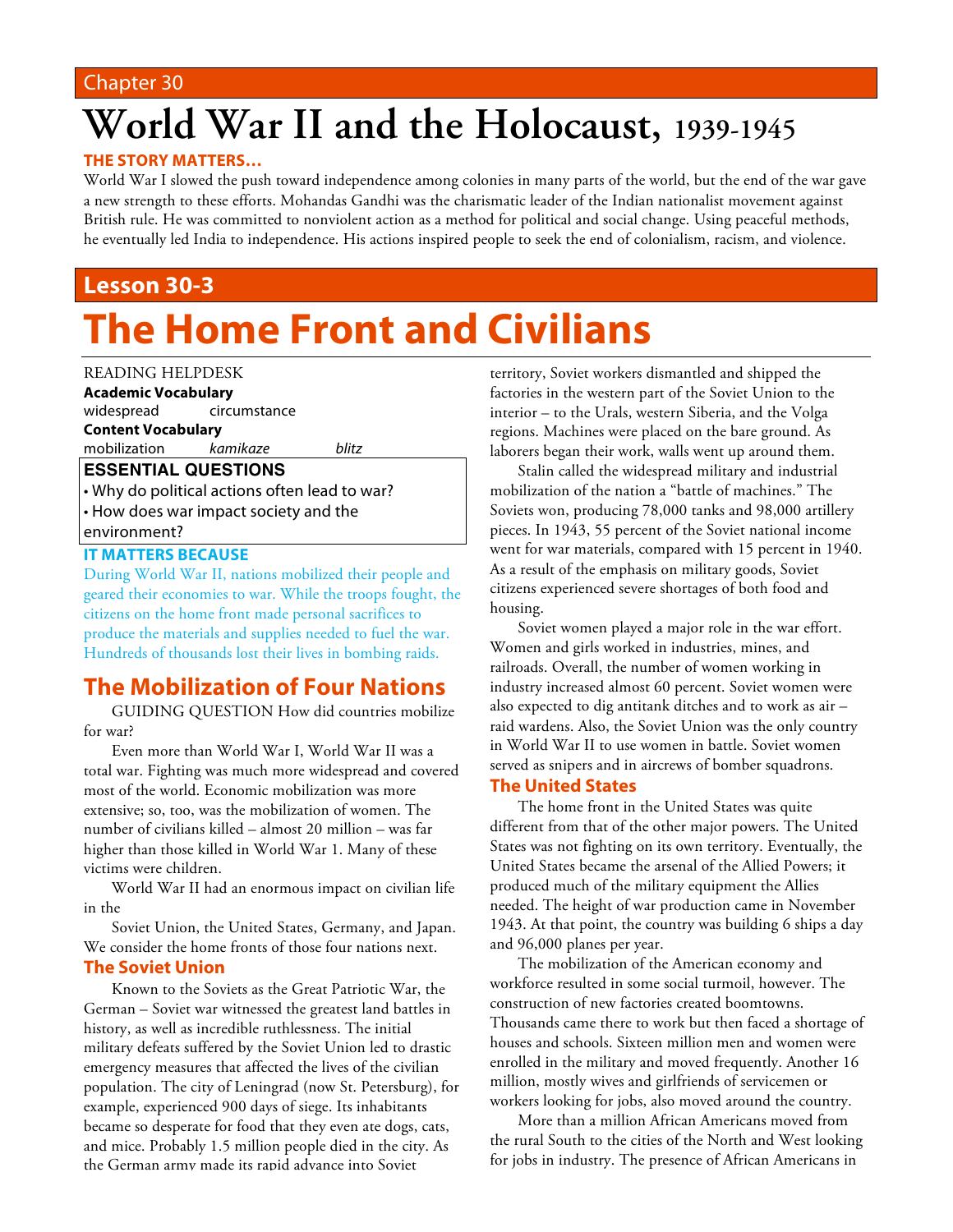areas in which they had not lived before led to racial tensions and sometimes even racial riots. In Detroit in June 1943, for example, white mobs roamed the streets attacking African Americans. One million African Americans joined the military, where they served in segregated units. For some, this treatment later led to a fight for their civil rights.

Japanese Americans faced even more serious issues. On the West Coast, 110,000 Japanese Americans, 65 percent of whom had been born in the United States, were removed to camps surrounded by barbed wire and required to take loyalty oaths. Public officials claimed this policy was necessary for security reasons. California governor Culbert Olson expressed the racism in this policy:

#### **PRIMARY SOURCE**

"When I look out at a group of Americans of German or Italian descent, I can tell whether they're loyal or not. I can tell how they think and even perhaps what they are thinking. But it is impossible for me to do this with inscrutable Orientals, and particularly the Japanese."

> – quoted in Spickard, *Japanese Americans: The Formation and Transformation of an Ethnic Group*

#### **Germany**

In August 1914, Germans had enthusiastically cheered their soldiers marching off to war. In September 1939, the streets were quiet. Even worse for the Nazi regime, many feared disaster.

Hitler was well aware of the importance of the home front. He believed that the collapse of the home front in World War I had caused Germany's defeat. To avoid a repetition of that experience, he adopted economic policies that may have cost Germany the war.

To maintain the morale of the home front during the first two years of the war, Hitler refused to cut consumer goods production or to increase the production of armaments. Blitzkrieg gave the Germans quick victories and enabled them to plunder the food and raw materials of conquered countries . In this way, they could avoid taking away resources from the civilian economy. After German defeats on the Russian front and the American entry into the war, however, the economic situation in Germany changed.

Early in 1942, Hitler finally ordered a massive increase in armaments production and in the size of the army. Hitler's architect, Albert Speer, was made minister for armaments and munitions in 1942. Speer was able to triple the production of armaments between 1942 and 1943, in spite of Allied air raids.

A total mobilization of the economy was put into effect in July 1944. Schools, theaters, and cafes were closed. By that time, though, total war mobilization was too late to save Germany from defeat.

Nazi attitudes toward women changed over the course of the war. Before the war, the Nazis had worked to keep women out of the job market. As the war progressed and

more and more men were called up for military service, this position no longer made sense. In spite of this change, the number of women working in industry, agriculture, commerce, and domestic service increased only slightly. The total number of employed women in September 1944 was 14.9 million, compared with 14.6 million in May 1939. Many women, especially those of the middle class, did not want jobs, particularly in factories. **Japan**

Wartime Japan was a highly mobilized society. To guarantee its control over all national resources, the government created a planning board to control prices, wages, labor, and resources. Traditional habits of obedience and hierarchy were used to encourage citizens to sacrifice their resources, and sometimes their lives, for the national cause.

The calls for sacrifice reached a high point in the final years of the war. Young Japanese were encouraged to volunteer to serve as pilots in suicide missions against U.S. fighting ships at sea. These pilots were known as kamikaze, or "divine wind."

Japan was reluctant to mobilize women on behalf of Japan's war effort. General Hideki T6j6, prime minister from 1941 to 1944, opposed female employment. He argued in October 1943:

#### **PRIMARY SOURCE**

"The weakening of the family system would be the weakening of the nation .... We are able to do our duties ... only because we have wives and mothers at home."

– quoted in *Valley of Darkness: The Japanese People and World War Two*, 1978

Female employment increased during the war but only in areas such as the textile industry and farming, in which women had traditionally worked. Instead of using women to meet labor shortages, the Japanese government brought in Korean and Chinese laborers.

# **CONNECTIONS TO** *Coday*

#### **Women in the Miltary**

During World War II, women participated in organizations such as the Women's Army Corps (WACs), where they served in administrative, noncombat positions. In 1948 President Harry S. Truman signed the Women's Armed Services Integration Act, which enabled women to become active members of all branches of the U.S. military. At that time, women made up 2 percent of the armed forces. Today, women make up 15 percent of the military, though they are often excluded from direct combat missions. In 2009 only 6 percent of the Marine Corps was made up of women, while women accounted for 20 percent of the Air Force, 14 percent of the Army, and 15 percent of the Navy.

#### **READING PROGRESS CHECK**

**Contrasting** How were war preparations in Germany different from war preparations in the United States?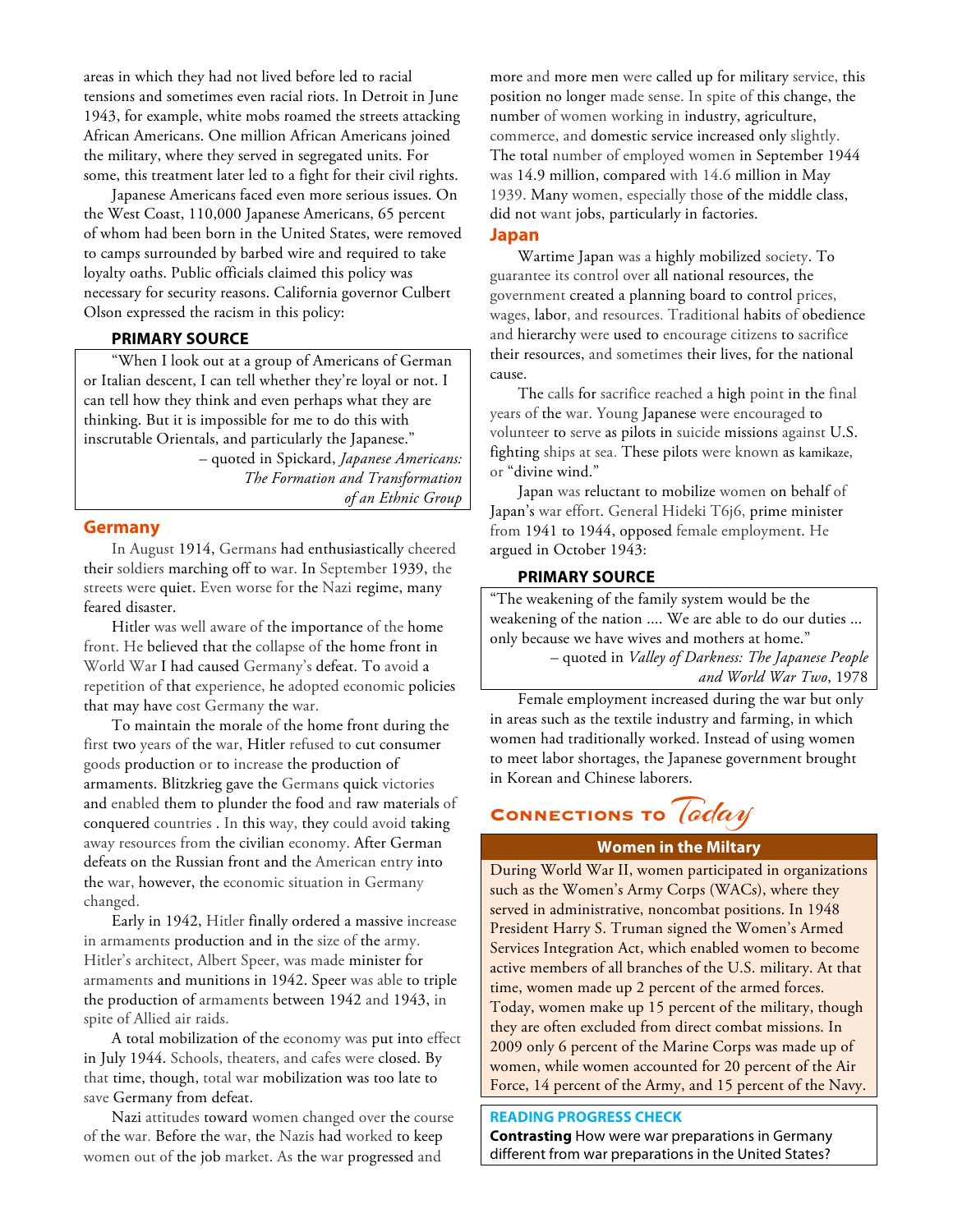## **The Bombing of Cities**

#### **GUIDING QUESTION** *How did the bombing of cities impact the home front?*

Bombing was used in World War II against military targets, enemy troops, and civilian populations. Bombing made the home front a dangerous place. Although a few bombing raids had been conducted in the last year of World War I, the aircraft of the time were limited by how far they could fly and by how much they could carry. The bombing of civilians had led to a public outcry, leading many leaders to believe that bombing civilian populations would force governments to make peace. As a result, European air forces began to develop long-range bombers that carried enormous payloads in the 1930s.

#### **Britain**

The first sustained use of civilian bombing began in early September 1940. Londoners took the first heavy blows. For months, the German air force bombed London nightly. Thousands of civilians were killed or injured, and enormous damage was done to the buildings of London. In spite of the extensive damage done to lives and property, Londoners' morale remained high. The blitz, as the British called the German air raids, soon became a national experience. The blitz was carried to many other British cities and towns. The ability of Londoners to maintain their morale set the standard for the rest of the British population. The theory that the bombing of civilians would force peace was proved wrong. Many children were evacuated from cities during the war to avoid the bombing. The British moved about 6 million children and their mothers in 1939. Some British parents even sent their children to Canada and the United States. This, too, could be dangerous. When the ocean liner Arandora Star was hit by a German torpedo, it had 77 British children on board. They never made it to Canada.

#### **Germany**

The British failed to learn from their own experience, however. Churchill and his advisers believed that destroying German communities would break civilian morale and bring victory. Major bombing raids on German cities began in 1942. On May 31, 1942, Cologne became the first German city to be attacked by 1,000 bombers. Bombing raids added an element of terror to the dire circumstances caused by growing shortages of food, clothing, and fuel. The Germans, too, sought to protect their children from

the bombings by evacuating them from the cities. They had a program that created about 9,000 camps for children in the countryside. Especially fearful to the Germans were the incendiary bombs, which created firestorms that swept through cities. The ferocious bombing of Dresden from February 13 to 15, 1945, created a firestorm that may have killed as many as 35,000 inhabitants and refugees.

Germany suffered enormously from the Allied bombing raids. Millions of buildings were destroyed; half a million civilians died. Nevertheless, it is highly unlikely that Allied bombing sapped the German morale. Instead, Germans, whether pro-Nazi or anti-Nazi, fought on stubbornly, often driven simply by a desire to live. At times, even young people were expected to fight in the war. In the last years of the war, Hitler Youth members, often only 14 or 15 years old, served in the front lines. Nor did the bombing destroy Germany's industrial capacity. Production of war materials actually increased between 1942 and 1944, in spite of the bombing. However, the widespread destruction of transportation systems and fuel supplies made it extremely difficult for the new materials to reach the German military.

#### **Japan**

Japan was open to air raids toward the end of the war because its air force had almost been destroyed. Moreover, its crowded cities were built of flimsy materials that were especially vulnerable to fire.

Attacks on Japanese cities by the new U.S. B-29 Superfortresses, the biggest bombers of the war, had begun on November 24, 1944. By the summer of 1945, many of Japan's industries had been destroyed, along with one – fourth of its dwellings. To add to the strength of its regular army, the Japanese government decreed the mobilization of all people between the ages of 13 and 60 into a People's Volunteer Corps.

In Japan, the bombing of civilians reached a new level with the use of the first atomic bomb. Fearing high U.S. casualties in a land invasion of Japan, President Truman and his advisers decided to drop atomic bombs in August 1945. The result was the deaths of thousands of Japanese civilians.

#### **READING PROGRESS CHECK**

**Drawing Conclusions** How did the development of airplanes change the way militaries fought?

#### **LESSON 30-3 REVIEW**

#### **Reviewing Vocabulary**

**1. Describing** Describe the social effects of U.S. mobilization for World War II.

#### **Using Your Notes**

**2. Comparing and Contrasting** Use your notes to write a paragraph comparing and contrasting the effects of World War lion civilians in the Soviet Union, the United States, Germany, and Japan.

#### **Answering the Guiding Questions**

**3. Gathering Information** How did countries mobilize for war?